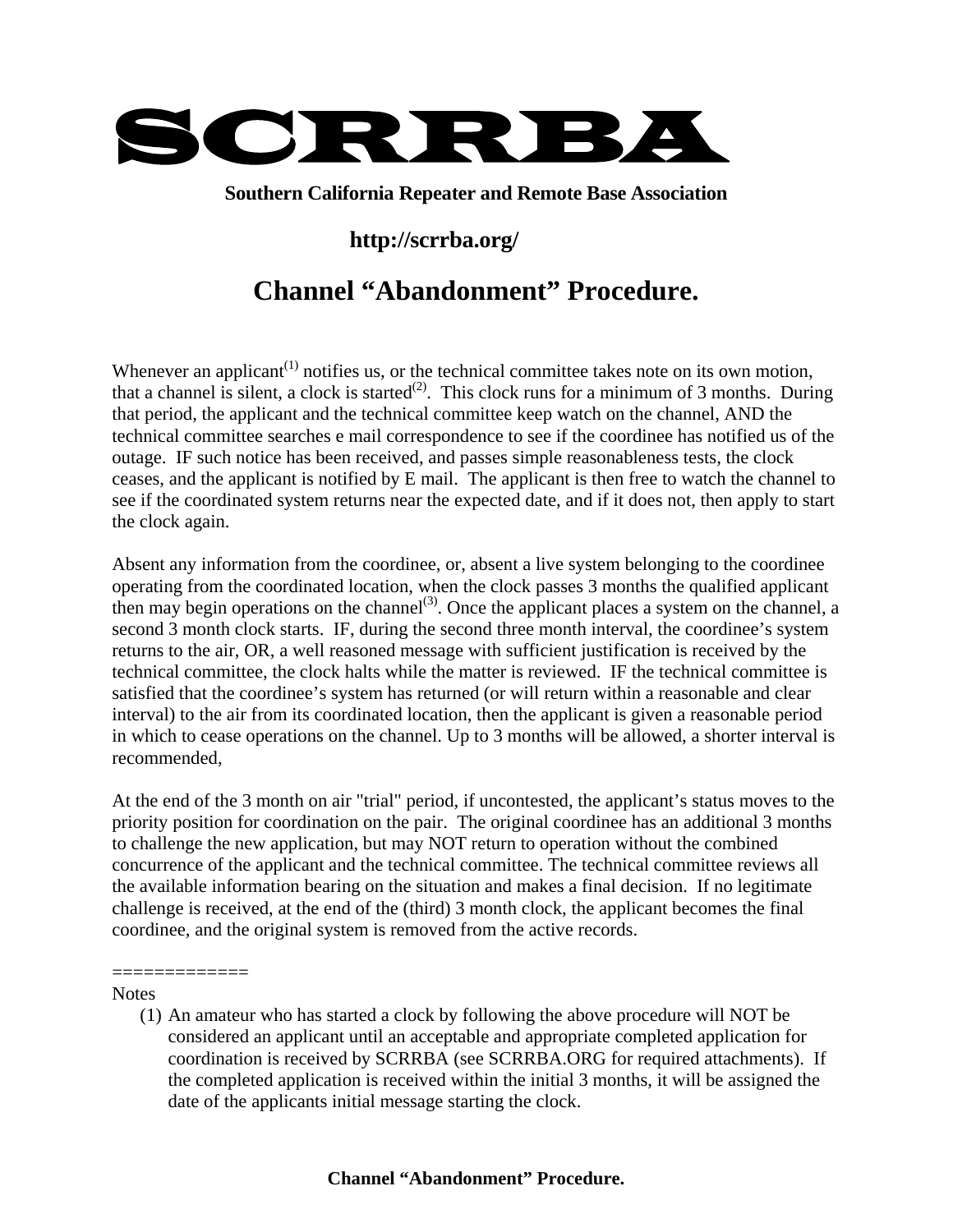- (2) The initial clock does NOT start until proper notice is received by SCRRBA, regardless of how long a system may or may not appear to have been off the air. A reasonably detailed E mail message will be sufficient to start the clock, but is NOT sufficient for "applicant" status. SCRRBA will acknowledge the message within a reasonable time. Once the acknowledgement is sent by SCRRBA, the clock is referenced to the date the message appeared in our mail server, not the date when we had time to send the acknowledgement.
- (3) If an appropriate completed application is NOT received by the time the second 3 month clock should begin, the applicant may NOT occupy the channel. No "second clock" trial operation is acceptable until the appropriate complete application is received and acknowledged by SCRRBA.

In all cases, the application has to pass an initial review by SCRRBA before the "trial" occupancy may occur, and the starting of the trial 3 month clock. As an example, appropriate means that an application for a ground level coordination to "replace" a wide area high level coordination will generally not be considered acceptable. As has always been true, each application is considered on a case by case basis.

The channel abandonment process may not be used to "force" an unsuitable co channel coordination. If the coordinated station is on the air appropriately, a clock start request will be denied. An application for that pair will be treated as a normal request for co channel operation, and will be subjected to the same stringent review as any other application.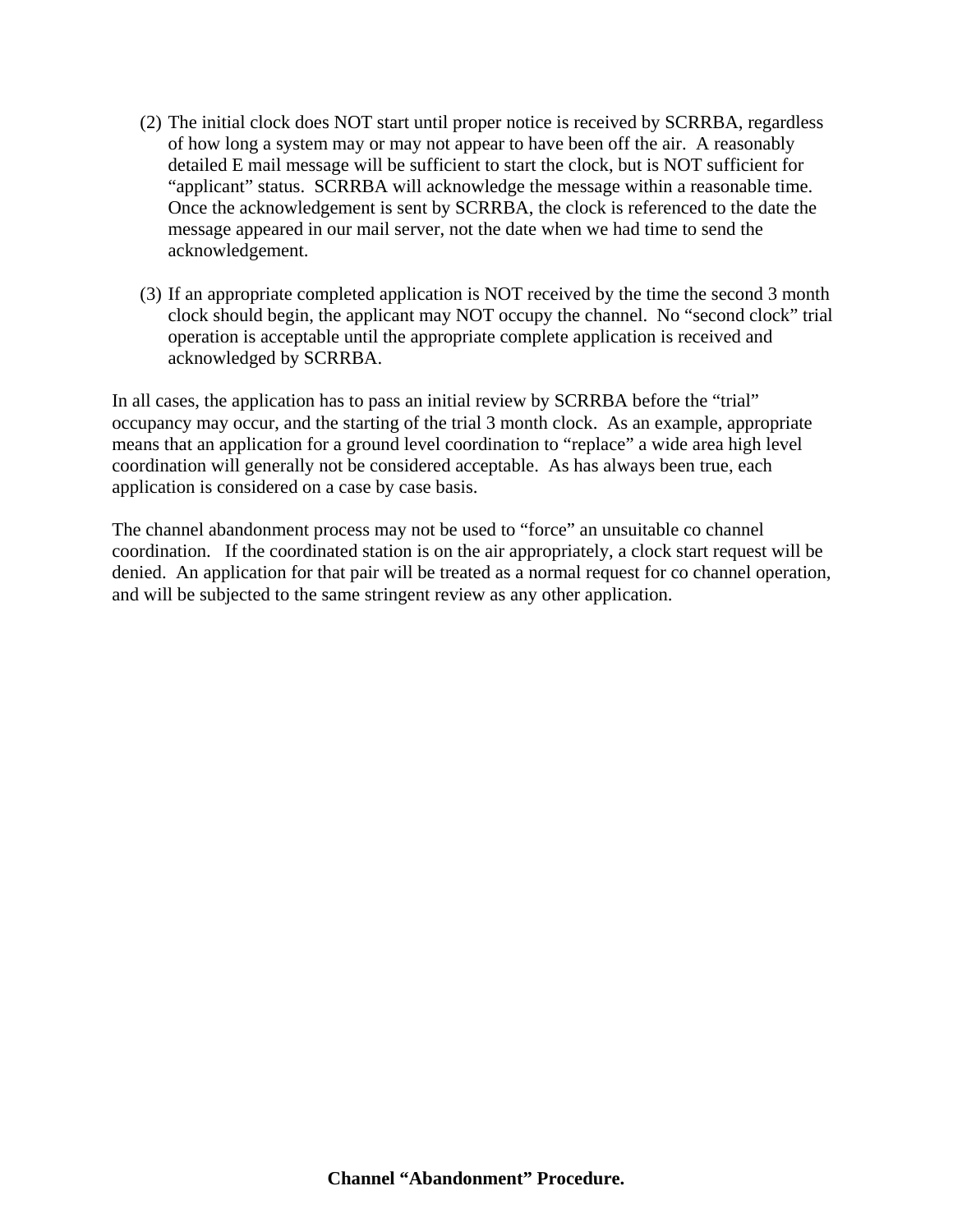How to avoid having a clock started against YOUR coordination:

Should you experience extended outages on any of your coordinations within our service area, we recommend that you send us a B R I E F note outlining the simple facts:

"It's Broken; We can't get there until Spring. Once we get there it may take a second trip to actually restore operation. We will NOTIFY you when the station returns to the air from its coordinated location, AND if there is any additional delay".

Include enough information so that we can identify the exact station, and location. A simple call sign is not very meaningful. A BASIC description means:

Frequency; PL tone (or emission format); Exact Location; Coordinee. Callsign used by the station

If the message is being sent by someone OTHER than the coordinee, a BRIEF explanation of the relationship is needed. (it is best to CC the coordinee)

We do not want or need to know about outages of less than at least 30 days duration. We recommend that a coordinee notify us if the station will be off the air or substantially away from its coordinated location for any period generally longer than a month.

Notices related to 440-450 MHz coordinations are to be E Mailed. Please include the channel frequency in the subject line.

Notices regarding other bands are to be E Mailed to the applicable address (see SCRRBA.ORG web site listing)

We will acknowledge receipt of the message

If you are operating your coordination using a digital format, it is in your best interests to work out a way to transmit an analog identification regularly.

Until suitable procedures are worked out by the community for the recognition and identification of digital transmissions, it is suggested that the coordinee send an E mail to SCRRBA once per year identifying and confirming each digital operation. (someday, we hope to automate this process for everyone)

Please remember that this procedure depends upon written ELECTRONIC messages. Phone calls and post cards do not work.